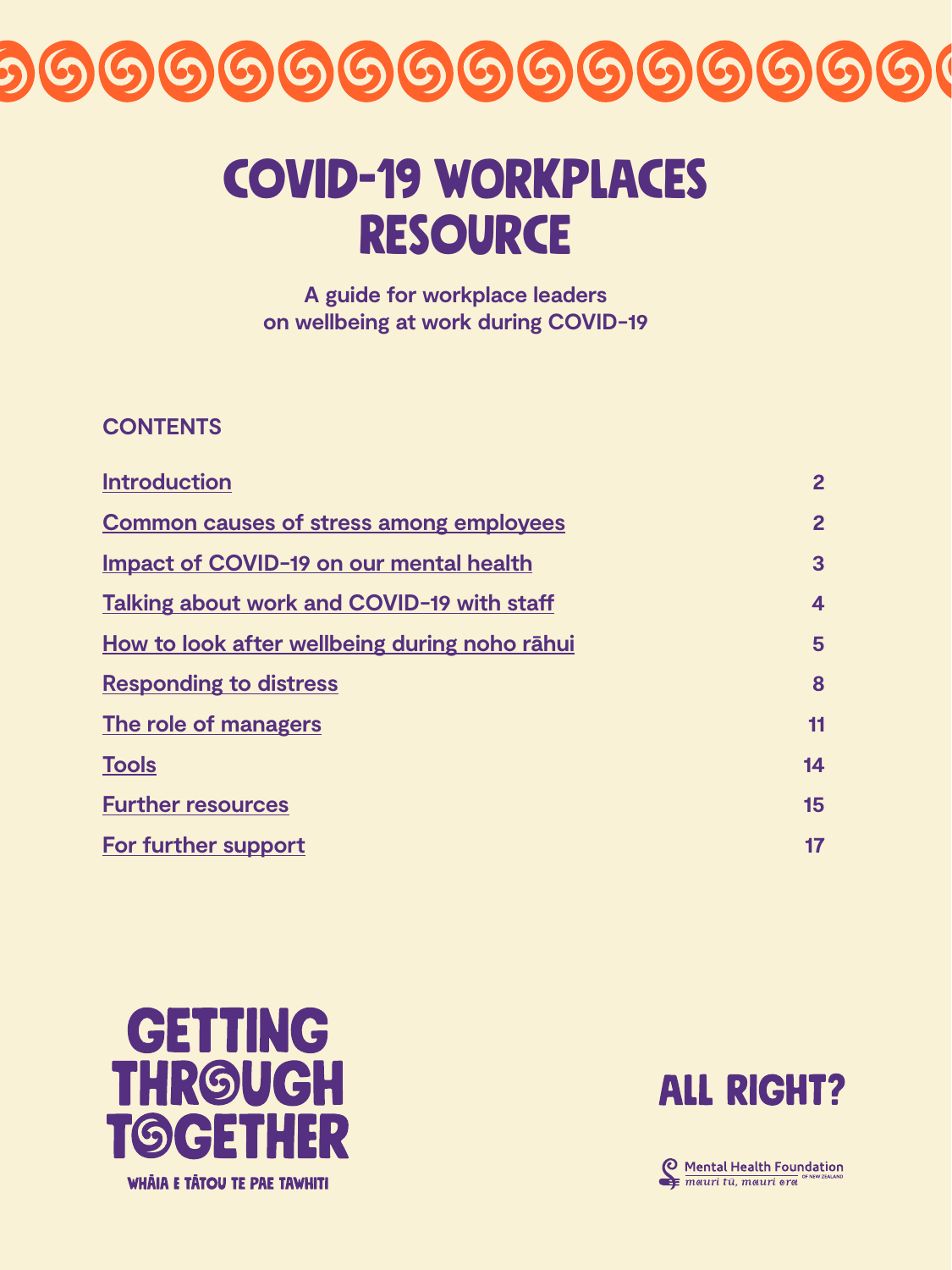## <span id="page-1-0"></span>Introduction: WHAT AND WHO IS THIS GUIDE FOR?

As managers and workplace leaders you can have a direct impact on the welfare and wellbeing of your employees. This is a time of increased pressure and stress for all New Zealanders. We all have a role to play in reducing the spread of COVID-19 and that means we are being asked to make major changes in our lives. This is affecting how we work, how we relate, and what we can or can't do.

We need to prioritise mental wellbeing so we can manage our lives over the next few weeks, make good decisions, manage additional stress and distress, and prepare ourselves for what's to come. This guide is designed to help you to promote a supportive environment for your employees throughout this trying time.

**reduce risks and have protective factors**

- Catching or spreading COVID-19.
- Finances will I get paid? Is my job secure?
- Can I feed my bubble?
- Work and home conflict.
- **Parenting in noho rāhui.**
- Can I cope?
- Loss of extended supports.
- Feelings around isolation and redefining connections to various communities including work.

## Definition of rāhui





**A ban or restriction temporarily put in place restricting access to, or use of an area or resource by the kaitiakitanga of the area.** 

**Let's be kaitiaki/ guardians of Papatūānuku/Mother Earth, honour her, protect (y)ourself/ ves and uphold the spirit of Oneness. We are here to look after each other.** 

**Dr Rangimarie Rose Pere**

*Noho rāhui refers to the state of rāhui that we are in currently.*



## Common causes of stress among employees

See the **['resources'](#page-14-0)** section of this guide for further information.

**Supportive Strong**

**Functioning well Connected**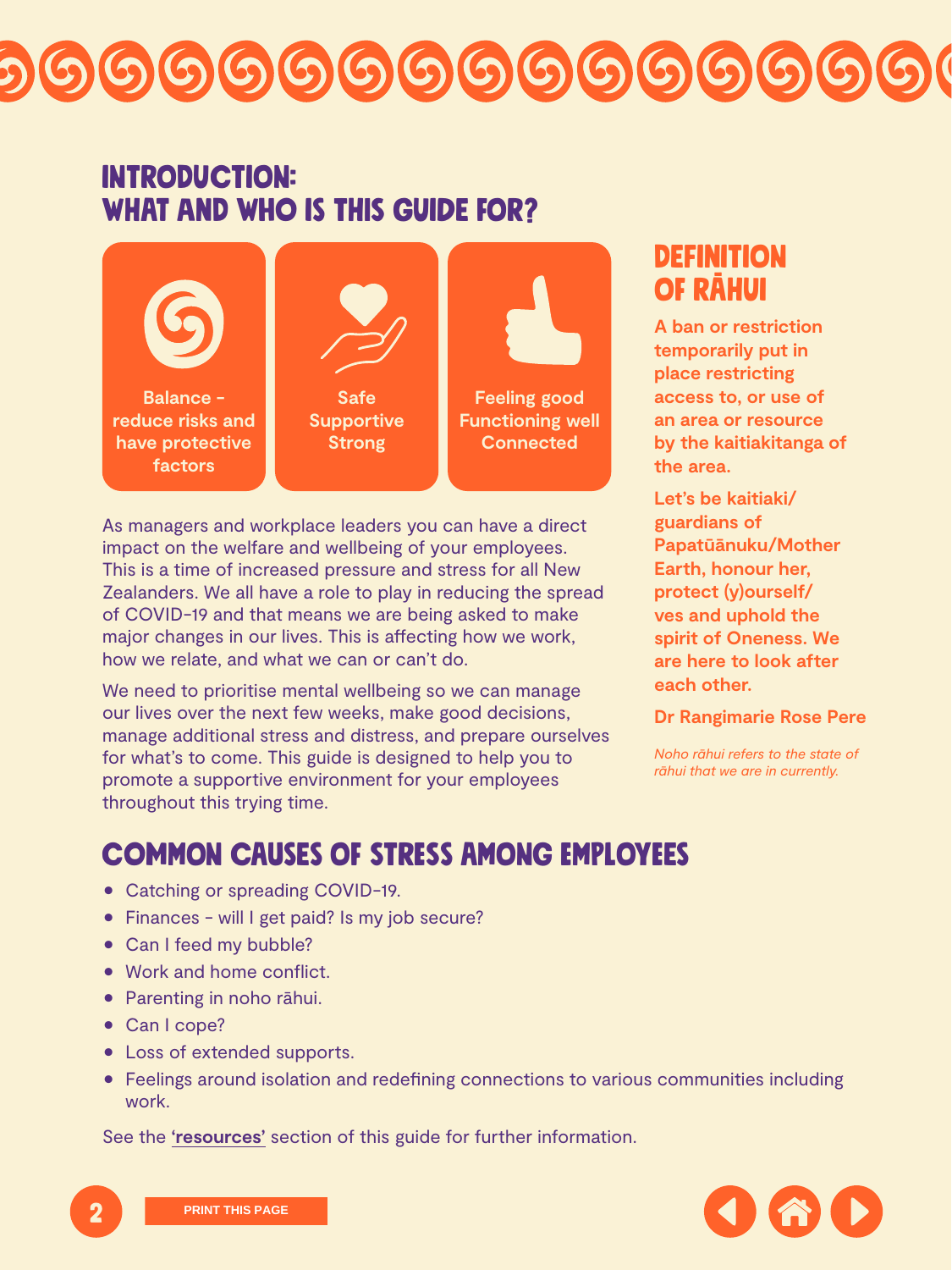## <span id="page-2-0"></span>Impact of COVID-19 on our mental health

Our mental wellbeing helps us do the things we need to get through our lives, allows us to face challenges and to form relationships. These things help us feel good about ourselves.

Our wellbeing is made up of three core things:

#### To protect mental health we need to do two main things:



We need to do both because simply reducing risks sometimes isn't possible. We also need things that build us up. It's really important right now to ensure we feel **safe**, have **support** and can do things to **boost** our mental wellbeing.



Safety comes first - if we're not feeling safe, are in high distress or fatigued, our brains will not be able to function at their best. This state of mind limits our decision-making ability, future planning, creativity, affective risk assessment, and our ability to think of others' needs.

## **SUPPORT**







Manaakitanga/ **Pyschologically** healthy environment



Awhinatia/Fair and empathetic approaches





Kia Tautoko/ Boosting mental wellbeing and resilience



To feel safe we need to have supportive environments to help get us through the tough times. Often these are practical solutions or answers to the questions or worries we have. Sometimes support might just mean being listened to, or having someone to share our concerns with. Support might also come in the form of work resources that allow us to do our jobs well. It's important to have a clear understanding of our roles, expectations and access to information.

Support can help us learn new skills, feel a sense of mastery or success, and help with relationship-building. Ultimately, it's the combination of having a safe and supportive environment which leads to boosted mental wellbeing and resilience.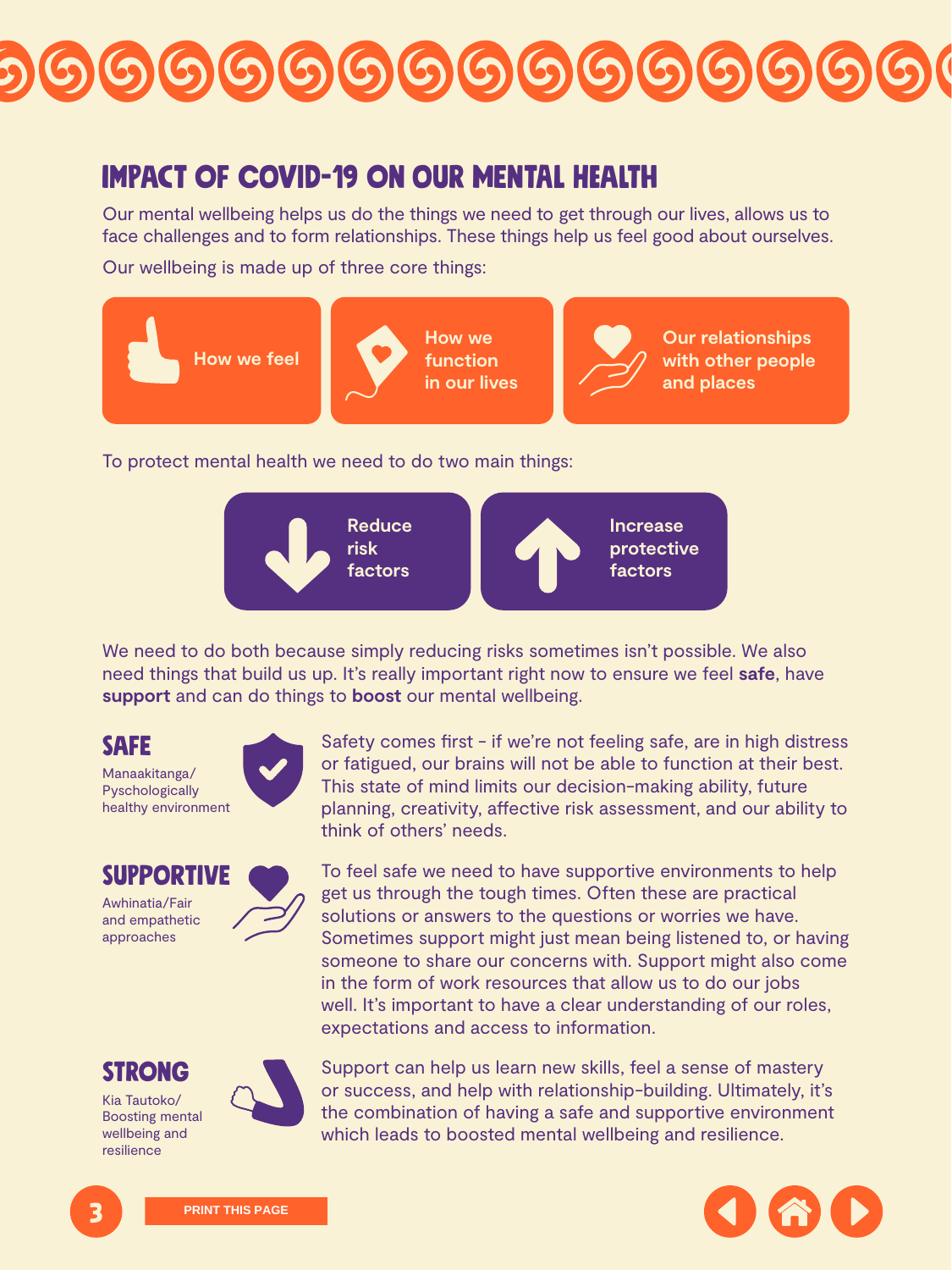## <span id="page-3-0"></span>Talking about work and COVID-19 with staff

When talking about COVID-19 and its impact on your workplace, use language that demonstrates care and support for the health and wellbeing of your staff.

Let everyone know it is normal to feel stress, anger, sadness and anxiety. This is a new situation and we all are learning how to manage.

Reframe the language you use to talk about the pandemic in your communications with staff so that it promotes care and solidarity. This also helps to mitigate feelings of panic. For example:











Remember, your primary consideration should be the health and wellbeing of staff. Heavy-handed communication, unreasonably high expectations and measures can add stress in an already complex time. This can have a compounding effect and inadvertently be discriminatory or stigmatising to people who are already navigating difficult home situations (i.e. experiencing mental distress, different cultural expectations, caring for dependants, poverty, violence, etc).

**Rather than using 'lockdown' or 'quarantine', try using terms like [noho rāhui.](https://maoridictionary.co.nz/word/6420)**

**Instead of 'social distancing', use 'physical distancing'.**

**Try 'work from home' instead of 'work in isolation'.**







**Reinforce your support for staff over this time. It can be very difficult for some people to process such a drastic change. Check in with team members often.**

**Remind staff of support mechanisms available such as EAP, support through unions, policies around leave etc.**

**Practise compassion when enforcing work responsibilities and productivity.**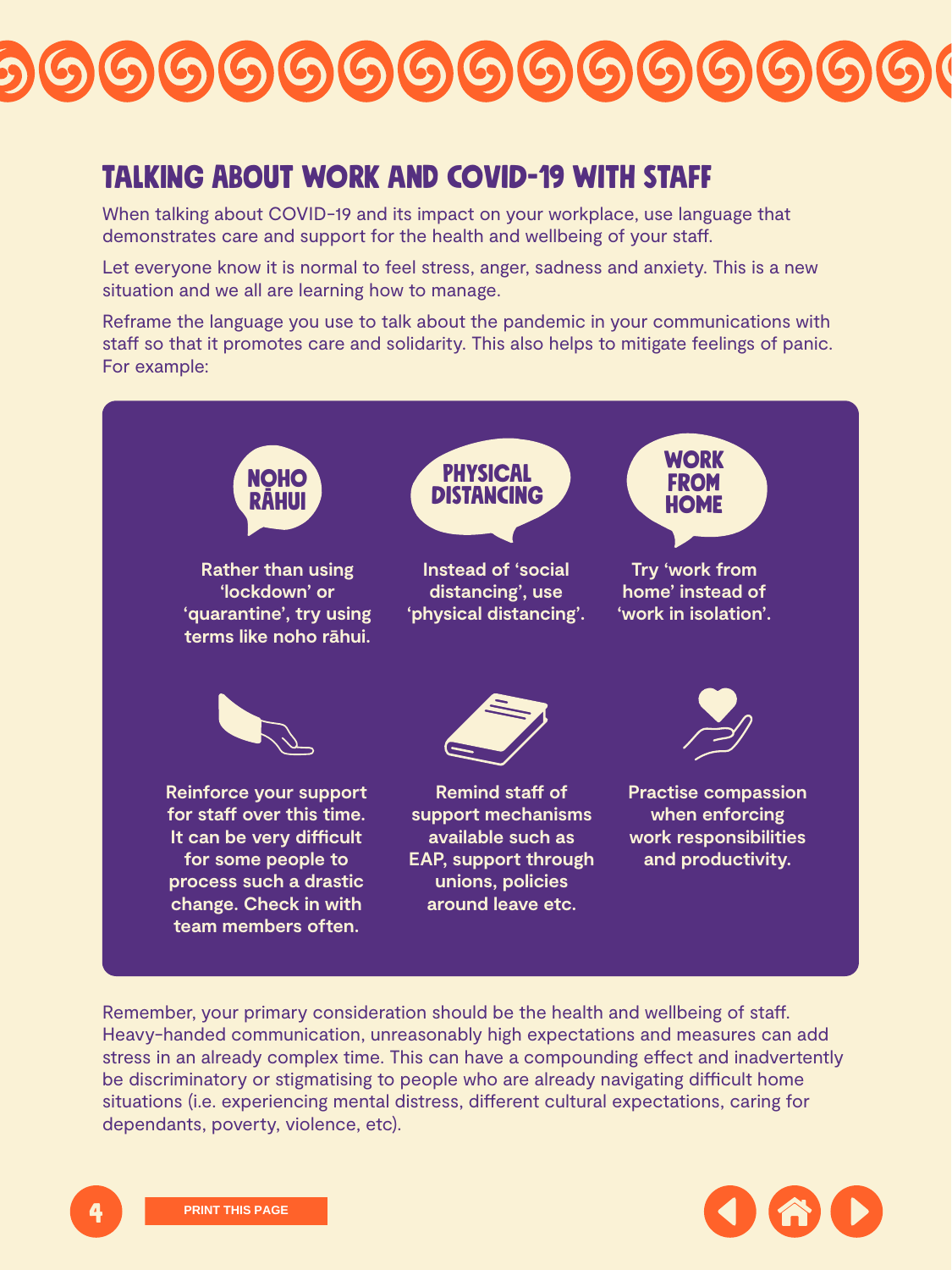## <span id="page-4-0"></span>How to look after wellbeing during Noho rāhui

### **Reducing stress**

Now we know what we need to look after our mental wellbeing, what can we do in practical terms?

Stress is the response our body has to help us prepare for challenges or perceived threats. When we're faced with a challenge, we get a rush of natural chemicals that amplify physical strength and our senses. It is a helpful automatic physical response that can sharpen our senses and physical abilities to deal with immediate challenges.





Too much stress can be harmful. When our stress response is turned on repeatedly, it

puts unnecessary strain on our bodies and impacts our ability to think.

If we don't have the opportunity to recover and calm our body down or turn off the stress response, stress can stay for an extended period of time and may build, so your body never completely unwinds. This may impact both your physical and mental health.

#### **STRESS GROWTH**

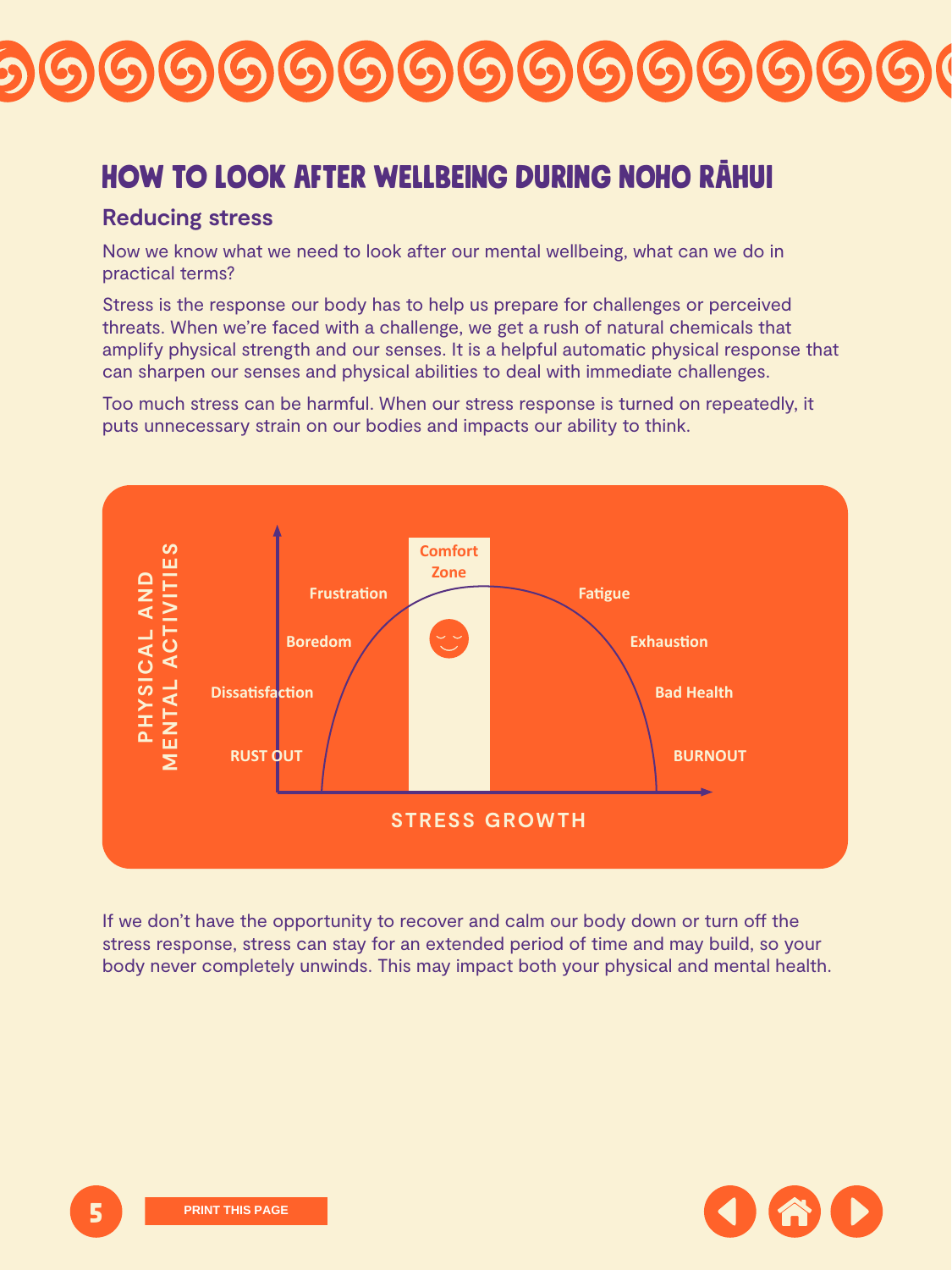### **Effective communication**

Reducing immediate stress allows people to be able to problem solve and better cope with the ongoing demands of the noho rāhui and COVID-19.

To do this, talking about how people are feeling and what is worrying or upsetting them is crucial. Clear communication can be simply - "I don't know right now but we are working on it. What else could help right now?"

#### *Communication activity plan*

To start, how are you feeling? In order to offer support you need to be feeling personally okay. Then you can ask, what do people need? You're wanting to ascertain the following:





| <b>What's the</b><br>worry? | <b>What would</b><br>make me<br>feel safe?<br>Worry<br>less? | <b>What's the</b><br>impact? | <b>What</b><br>do I<br>need? | <b>Who</b><br>could<br>help? |
|-----------------------------|--------------------------------------------------------------|------------------------------|------------------------------|------------------------------|
|                             |                                                              |                              |                              |                              |
|                             |                                                              |                              |                              |                              |

**Refuel/Whakatipu** Looking after wellbeing and cultivating energy to refuel.



**Resolve/Whakatika** Identifying stressors and finding solutions that help resolve the causes of stress.



**Relax/Whakatā** Switching on the relaxation response to restore and rest.

# 9999999999999999

Below are some helpful tools you can employ to minimise the stress response:

#### *The Three Rs*

Learning and practising the 'Three Rs' will help you to minimise, manage and recover from stress.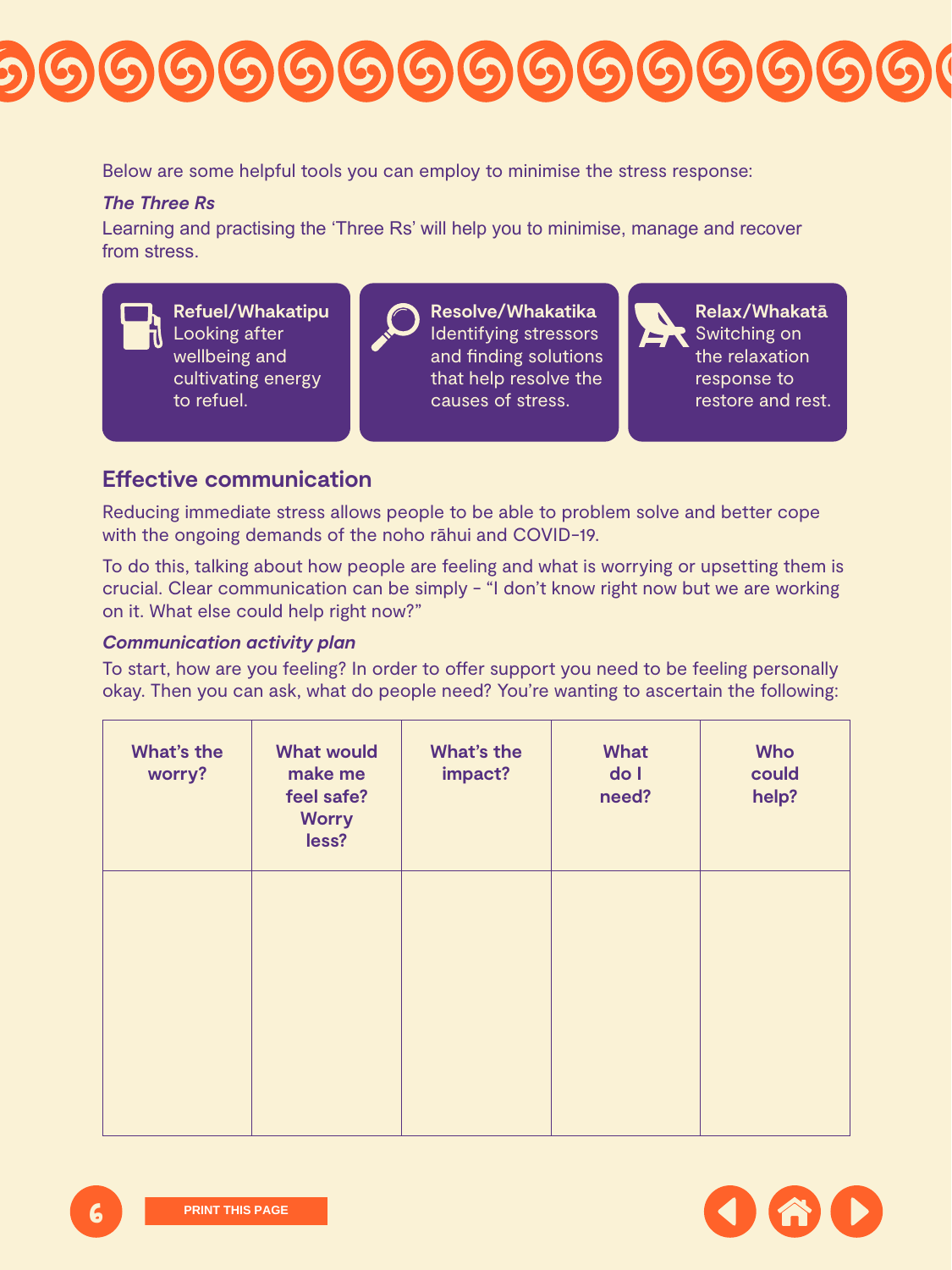Here is a step-by-step guide to promote effective collaboration for staff wellbeing:

### **1. Assess**

#### *Work out where to start*

• Remember these goals may be immediate or long-term as the situation changes. The first aim is to promote safety and support - so assessment is about asking what people need.

### **2. Plan**

#### *What's the best way to get there?*

Don't do this alone, talk to other managers or trusted colleagues to get advice. We are all having to learn on the go.

- Think about who needs to be involved, what resources you will need and how to ensure ongoing engagement.
- Initial planning will need to focus on how you can communicate with your team.
- Talk to your people about what's needed and what would help.
- Look at what government resources are available to help.
- Look at advice from professional bodies and industry associations.
- Look at what is happening in your local community and from culturally relevant sources.

- Make sure you have clear messages and everyone knows what is happening.
- Involve key leaders and staff to champion activities. Remember that when you are doing this diversity is key; ensure you have a range of inclusive activities.
- Letting people know you don't have an answer yet but you are working on it, is an action!
- Communication should be aimed at reducing stress and helping build people's personal skills to respond.

## **3. Do**

### *Take the first step. Take action, start small and build on success.*





### **4. Review**

#### *Review your progress - what worked, what could be improved and what is next.*

- How do people feel things are going and have there been any changes?
- Check-in via discussions during one-on-ones and in team meetings.

This then leads to reassessment, future plans and further actions.



**Celebrate your successes.**  Remember to share your results and your successes with others (colleagues and leaders).



### **Share your learnings.**  Don't shy away from sharing the things that didn't go as well or challenges. These are important lessons for next time and for others.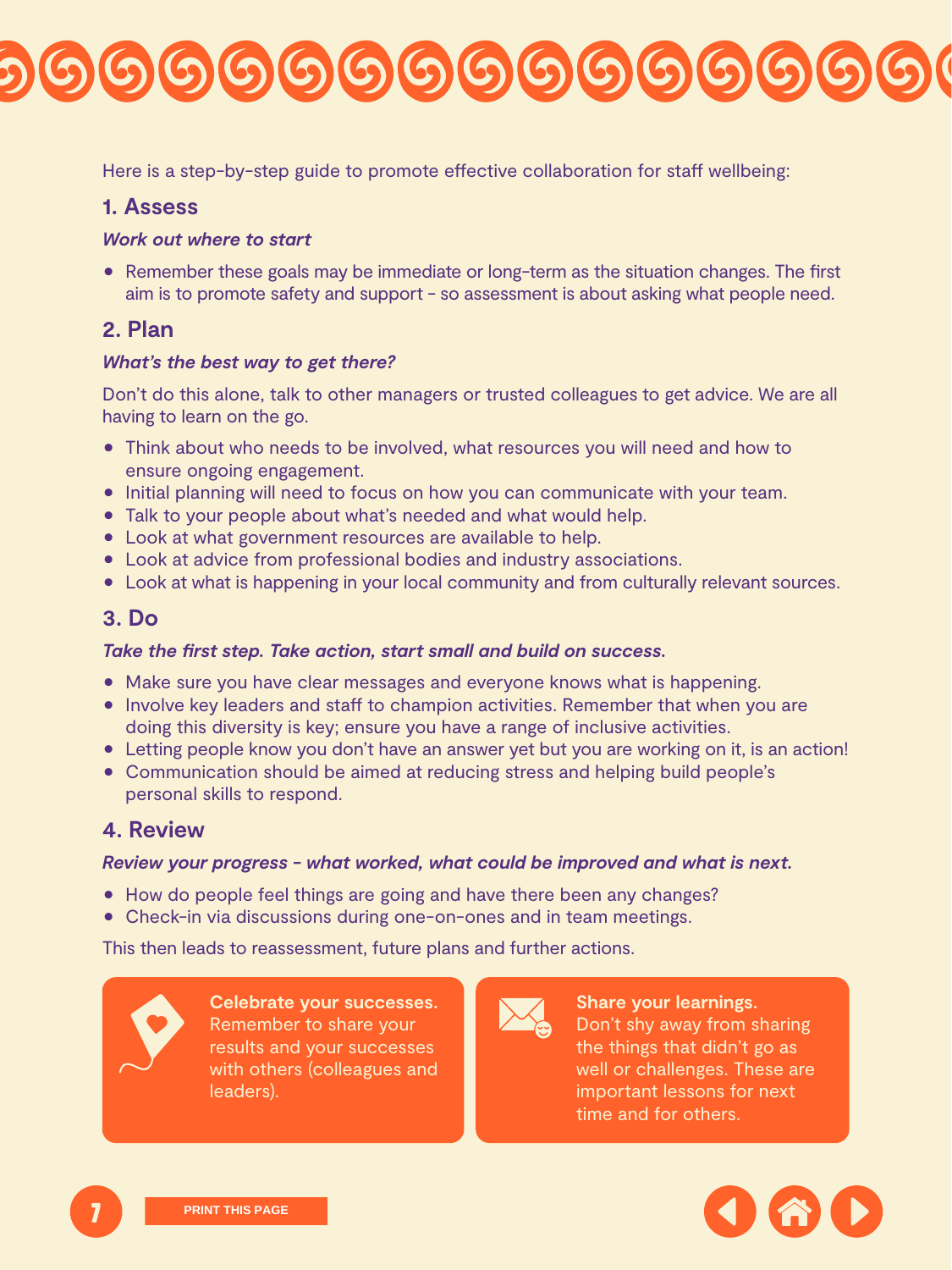## <span id="page-7-0"></span>Responding to distress

The COVID-19 pandemic can be overwhelming, which is a natural and normal response to unprecedented times. This section talks about the roles of workplaces in promoting supportive and inclusive working environments for people experiencing mental distress.

For more ideas and information on what you can do to manage your own anxieties, check out the **'[resources'](#page-13-0)** section of this guide.

### **Caring about colleagues**

Having conversations about wellbeing is a great way to find out how your colleagues are doing and to create a supportive work culture. This is even more important in times of high stress. For many people, working from home can be isolating and difficult.





Here are some tips to having caring conversations with your colleagues:

#### *1. Check in regularly with your colleagues*

Be honest and authentic about how you're doing and what's going on in your household. Everyone's situation will be different. It is not your job to fix any difficulties that people may be facing. Your job is simply to be there for your workmates. If it's needed, have a one-on-one conversation so that your workmates can talk through what they are experiencing.

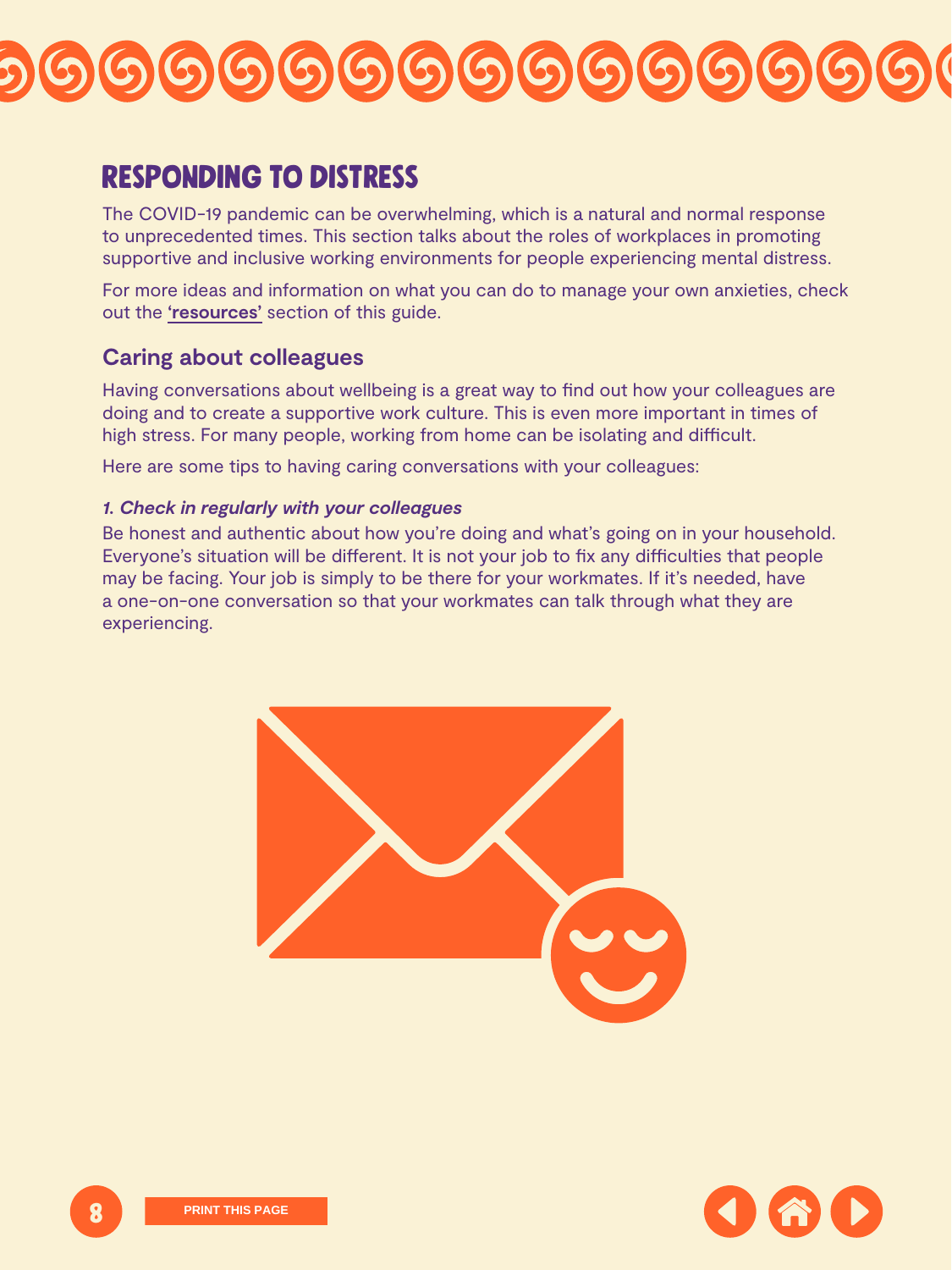- **TIMING** Allocate time to have the conversation
	- $\bullet$  What's going on? Is right now the right time?
	- Do you have any pressing matters to deal with? What about your workmate?

- Do you have somewhere private to have this conversation? Is anyone else around i.e. kids, housemates, partners, etc?
- Are there any other significant distractions, i.e. noise, interruptions, etc?
- What might be the best method to communicate with the person, e.g. a phone or video call may be preferable over
	- text/email.
- Are there any cultural protocols that need to be considered?

*(for more, check out the ['resources'](#page-14-0) section about legal requirements and government support.)*

## **ENVIRONMENT**

## Organisational policies

- Are you aware of what your organisation's policies are?
- Are there any particular processes that might be relevant to the discussion?
- What support channels does your organisation provide?
- $\bullet$  Is there a policy for mental health or health and safety?
- Do you know where to find this information?

- **SAFETY** Are you aware of any potential risks that could come up in the course of the conversation?
	- What other support channels are around that you could refer your staff member to?
	- If there are immediate risks of harm, do you know what you need to do?





## 9999999999999999

#### *2. Remember your TOES*

**TOES** help you to think about what you need to prepare before having a conversation if someone is experiencing mental distress.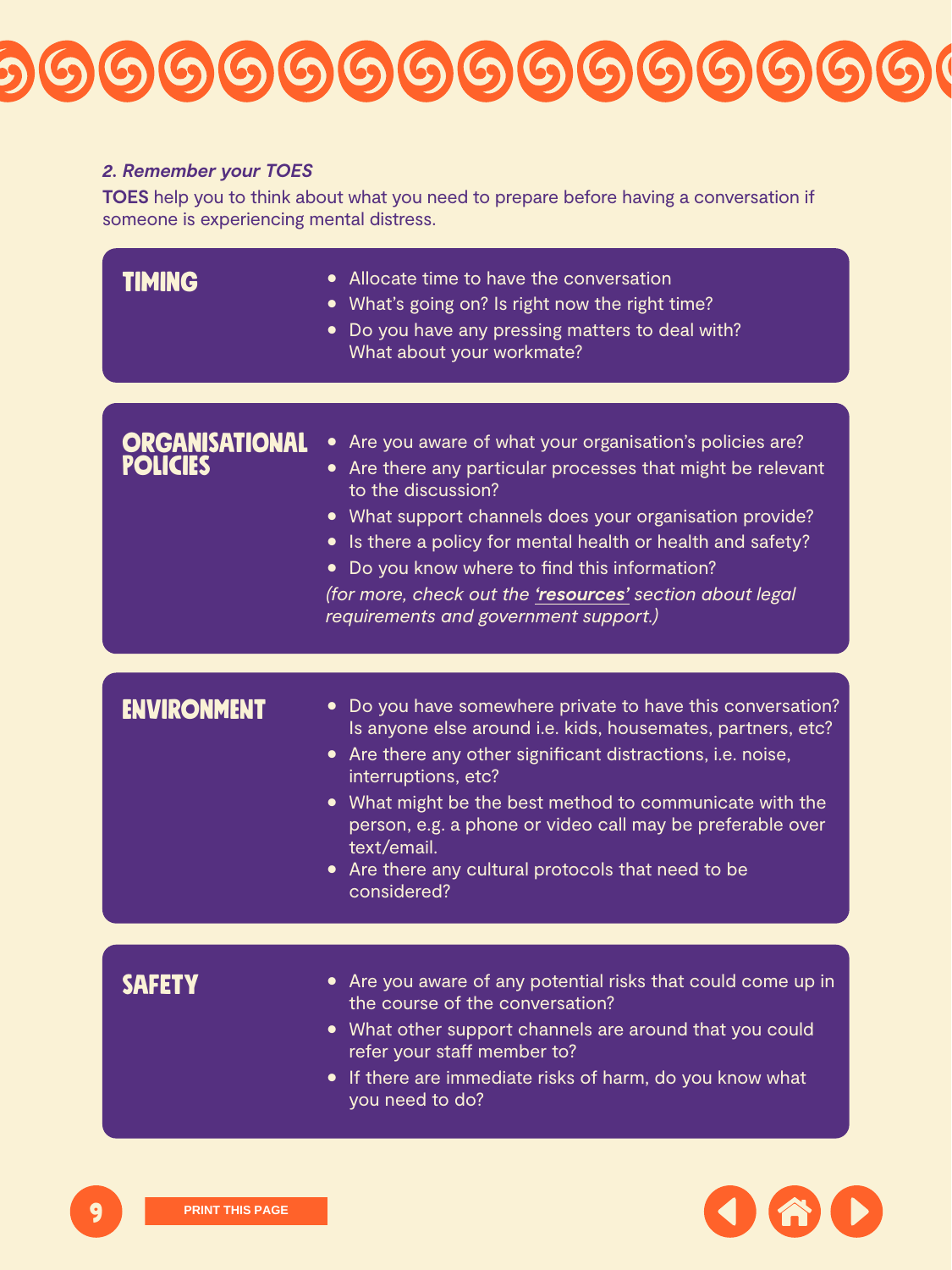#### *In summary*

- Ask questions that elicit more than just yes/no/maybe responses. This adds to understanding and allows the person to elaborate on their ideas or story.
- Affirmations help to let people know that you care about the person rather than just the work. It's important that these are genuine and not scripted.
- Echo back what you're hearing from your workmate. This helps to clarify what you're hearing and can also help you both to come up with solutions.
- Come back to the key points and lay them all out. From here, you can effectively problem-solve together.







# 99999999999999999

#### *3. Use your OARS*

We're all in this waka together, so use your **OARS** to support your mates.

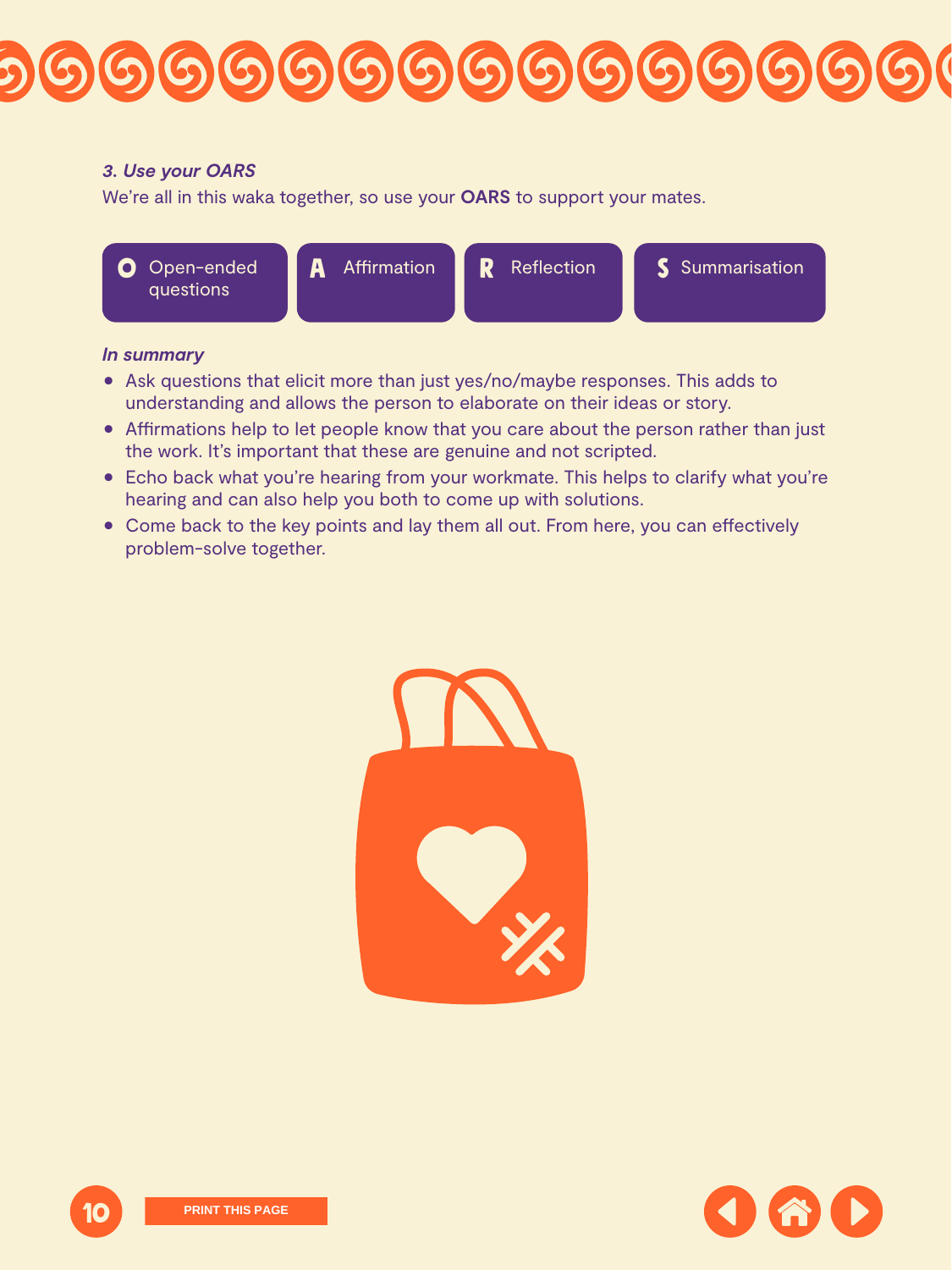## <span id="page-10-0"></span>THE ROLE OF MANAGERS

Now is the time to support your staff. Managers should show compassionate leadership to help their people get through. This section is about what managers can do to promote safe and supportive environments.

Above, there are some tips for having conversations with staff who are struggling. Check out the **'[resources'](#page-14-0)** section about legal requirements and government supports available to businesses.

## **Making policy relevant and accessible**

COVID-19 means current policies or processes may no longer be fit for purpose. You may be having to respond to these changes quickly. Remember, crafting good and workable ways forward should be inclusive and employee-focused. Policies should demonstrate to employees how the organisation values them and their contributions. We want to create spaces where people can make informed decisions about their own health and wellbeing and feel empowered to do so.





You might want to consider ensuring your employees can look after themselves and their whānau by reviewing and updating your:

- Code of conduct
- Leave policies (specifically sick leave policies)
- **Health and Safety policies**
- **Flexible work policies**

There are three core things to consider when writing or reviewing policies:

**Do they enable and** 





**Do they demonstrate fair and equitable approaches to work?**



It may not be possible to write new policies at this time due to other pressures your organisation is facing. Try to make time to review key policies to ensure they allow for fair treatment of staff, regardless of their circumstances. Including your staff can also help take the load off management - making it a win-win situation.

For more guidance on policy review and development, check out the [Policy Builder on](https://wpb.business.govt.nz/workplacepolicybuilder/startscreen/)  **[business.govt.nz](https://wpb.business.govt.nz/workplacepolicybuilder/startscreen/)** and the **'[resources'](#page-14-0)** section of this guide**.**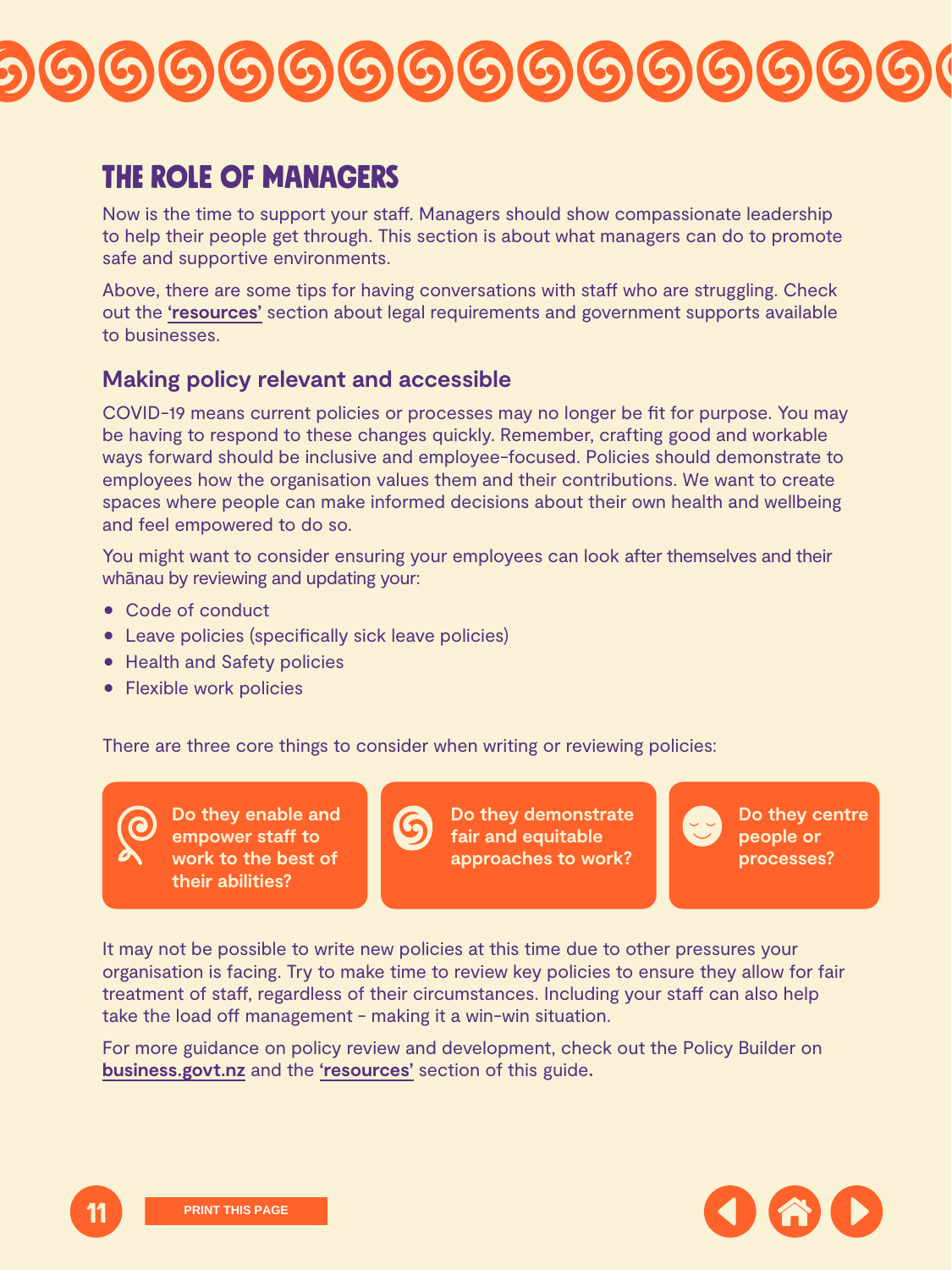### **Supported employment practice over COVID-19**

In order to make policies accessible for staff, they need to be accompanied by good procedures and practices. Supported employment practices such as reasonable accommodations and return to work plans are good examples. These kinds of practices let staff know that they are valued on a human level rather than just for their ability to produce work. It also helps to address issues like prejudice and discrimination against people with experience of mental distress.

Ultimately, reasonable accommodations need to be figured out with staff, rather than for staff. Accommodations might include:



**Changes to normal work hours in order to accomodate home life situations**



**Regular personal check-ins with staff to see how they're managing everything**

### **Changes to employment?**

If there are changes to employment, it's important to keep up to date with what's legally required and ensure there's sufficient due process. Check out the legal framework in the **['resources'](#page-14-0)** section of this guide. If redundancy is the only option, it's important to approach conversations with honesty, authenticity and compassion.

It may also be worth offering whatever support mechanisms you can to those staff, such as EAP or other counselling options, financial support options that have been available under the COVID-19 government provisions and any other information that might be relevant.





Employment changes relating to restructuring, pay-cuts and redundancies may be an unfortunate consequence to these uncertain times. Employers should consider permanent changes to employment only as an absolute last resort, noting that preventing further negative impacts should be front of mind. It's good to think about supportive employment practices, which apply before, during, and after the employment relationship. It's important to also regularly review and evaluate how the workplace is doing with creating inclusive environments for employees.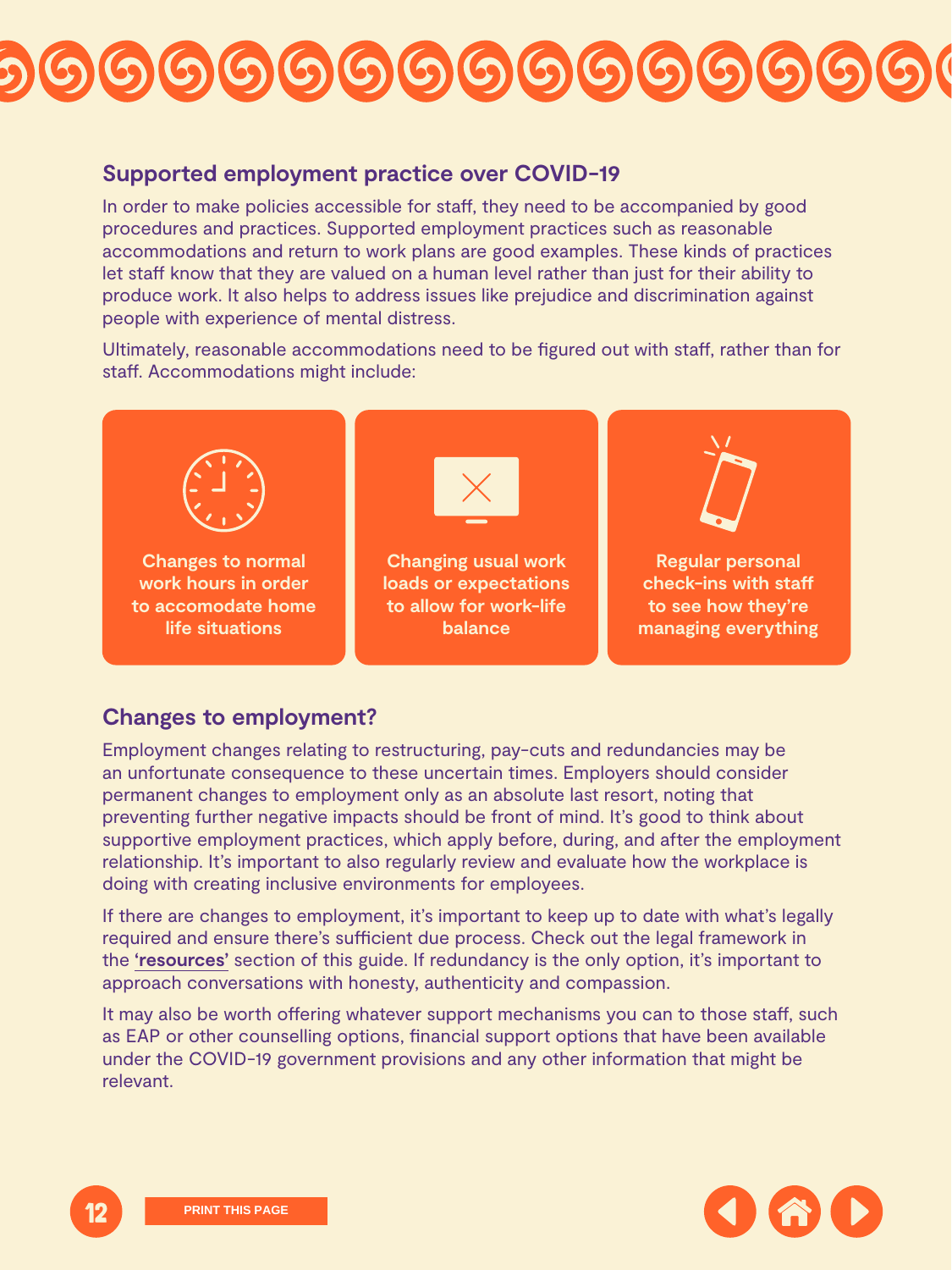### **Self-care for managers**

As much as your staff may be struggling with this, you may also be facing personal difficulties while trying to lead your organisation through COVID-19. Much of the advice in this guide is also directly applicable to you. However, here are a few extra tips:

- This is the time to lean on your support systems other managers, friends, colleagues, mentors, etc. If you're struggling with everything, it's best to talk about it.
- Take an opportunity to check in with yourself to see how you're doing. If you need help, don't be afraid to ask.
- Give yourself time away from work for some breathing space. If you can't take a day off, take little breaks throughout the day.
- Limit your reading about COVID-19 to essential information. Over-exposure to information can lead to spiraling thinking patterns, which can have a direct effect on your mental and physical health.
- Allow yourself to be authentic with your staff. You don't have to have all the answers all the time. Remember, ask for help and support when you need it.



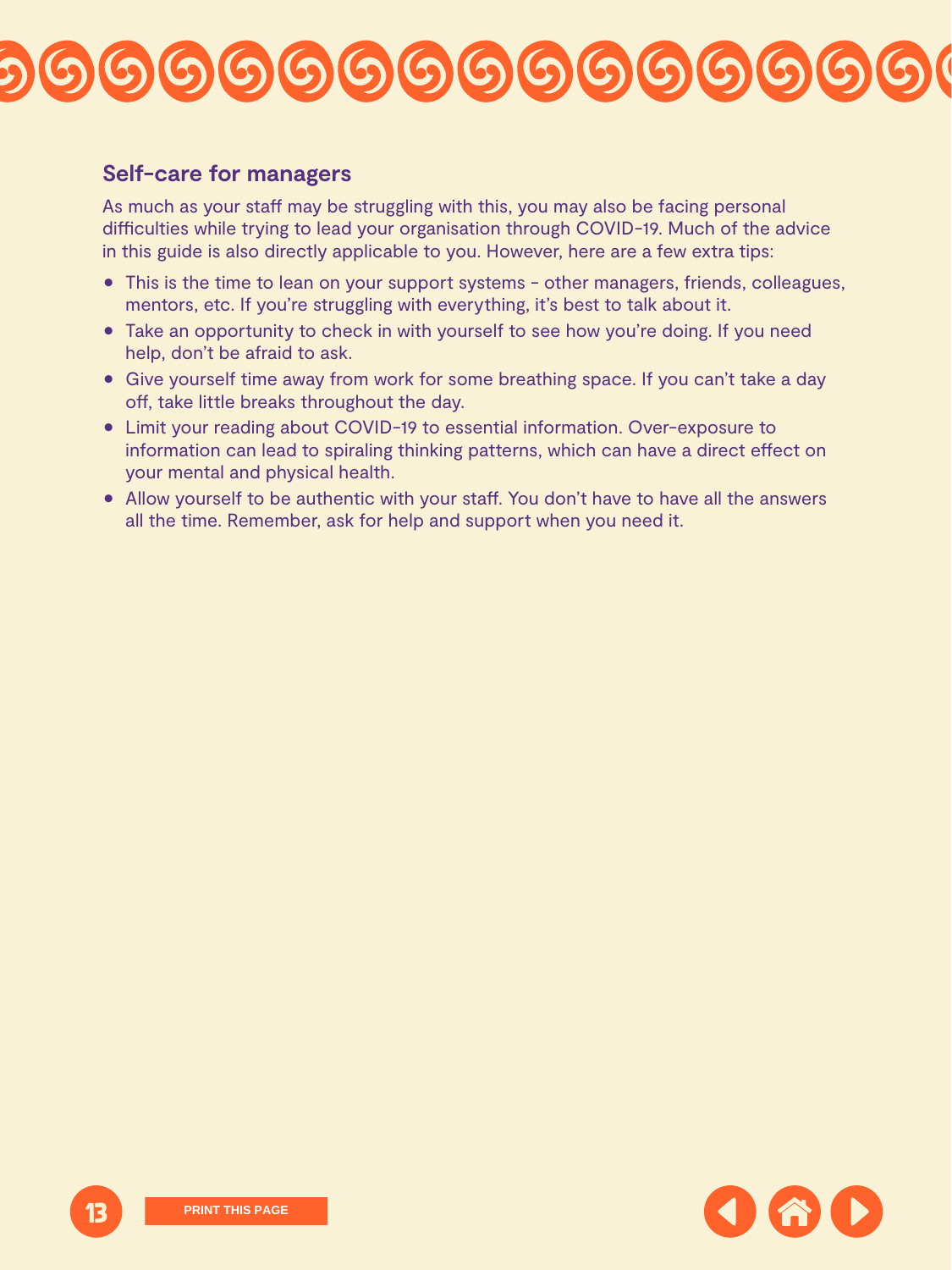## <span id="page-13-0"></span>Tools

Here's a bank of further resources that you might find helpful:

## **Understanding and responding to stress**

- **[Personal wellbeing plan](https://www.mentalhealth.org.nz/assets/Working-Well/FINAL-Personal-wellbeing-plan-WW.pdf)**
- **[Reducing the impact of stress The Three Rs](https://www.mentalhealth.org.nz/assets/Working-Well/FINAL-Personal-wellbeing-plan-WW.pdf)**
- 1 **[Understanding the stress response](https://www.mentalhealth.org.nz/assets/Working-Well/FS-understanding-stress-reponse.pdf)**
- 1 **[Tank on empty?](https://www.mentalhealth.org.nz/assets/Working-Well/WS-tank-on-empty.docx)** *Here's how you can identify what stress looks like for you and the warning signs to look out for.*
- [Refuelling the tank fuel in, fuel out](https://www.mentalhealth.org.nz/assets/Working-Well/WS-refuelling-individual.docx) [\(individual\)](https://www.mentalhealth.org.nz/assets/Working-Well/WS-refuelling-individual.docx)
- 1 **[Finding balance: Te Whare Tapa Whā](https://www.mentalhealth.org.nz/assets/Working-Well/WS-finding-balance-individual.docx)** [\(individual\)](https://www.mentalhealth.org.nz/assets/Working-Well/WS-finding-balance-individual.docx)

- 1 **[Switching on your relaxation response](https://www.mentalhealth.org.nz/assets/Working-Well/WS-switching-on.pdf)**
- 1 **[Simple breathing techniques video](https://youtu.be/BNdaynrpZrA)**
- **[Introducing Mindfulness activity](https://www.mentalhealth.org.nz/assets/5-ways-toolkit/FWW-introducing-mindfulness.pdf)**

*Here's how you can identify different things you can do to nurture and keep yourself well.*





- 1 **[Workplace fuel consumption](https://www.mentalhealth.org.nz/assets/Working-Well/WS-refuelling-workplace.docx)** [\(workplace\)](https://www.mentalhealth.org.nz/assets/Working-Well/WS-refuelling-workplace.docx)
- 1 **[Finding balance: Te Whare Tapa Whā](https://www.mentalhealth.org.nz/assets/Working-Well/WS-finding-balance-workplace.docx)** [\(workplace\)](https://www.mentalhealth.org.nz/assets/Working-Well/WS-finding-balance-workplace.docx)

*Here are different things workplaces can do to create a positive culture and support their people's mental wellbeing across all domains of life.*

## **Quick relaxation techniques**

## **[Problem solving](https://www.mentalhealth.org.nz/assets/Working-Well/WS-switching-on.pdf)**

- 1 **[Identifying your challenges & practising balanced thinking](https://www.mentalhealth.org.nz/assets/Working-Well/WS-identifying-challenges.docx)**
- **[Acceptance and change](https://www.mentalhealth.org.nz/assets/Working-Well/WS-acceptance.docx)**
- 1 **[Working backwards to a solution](https://www.mentalhealth.org.nz/assets/Working-Well/WS-working-backwards.docx)**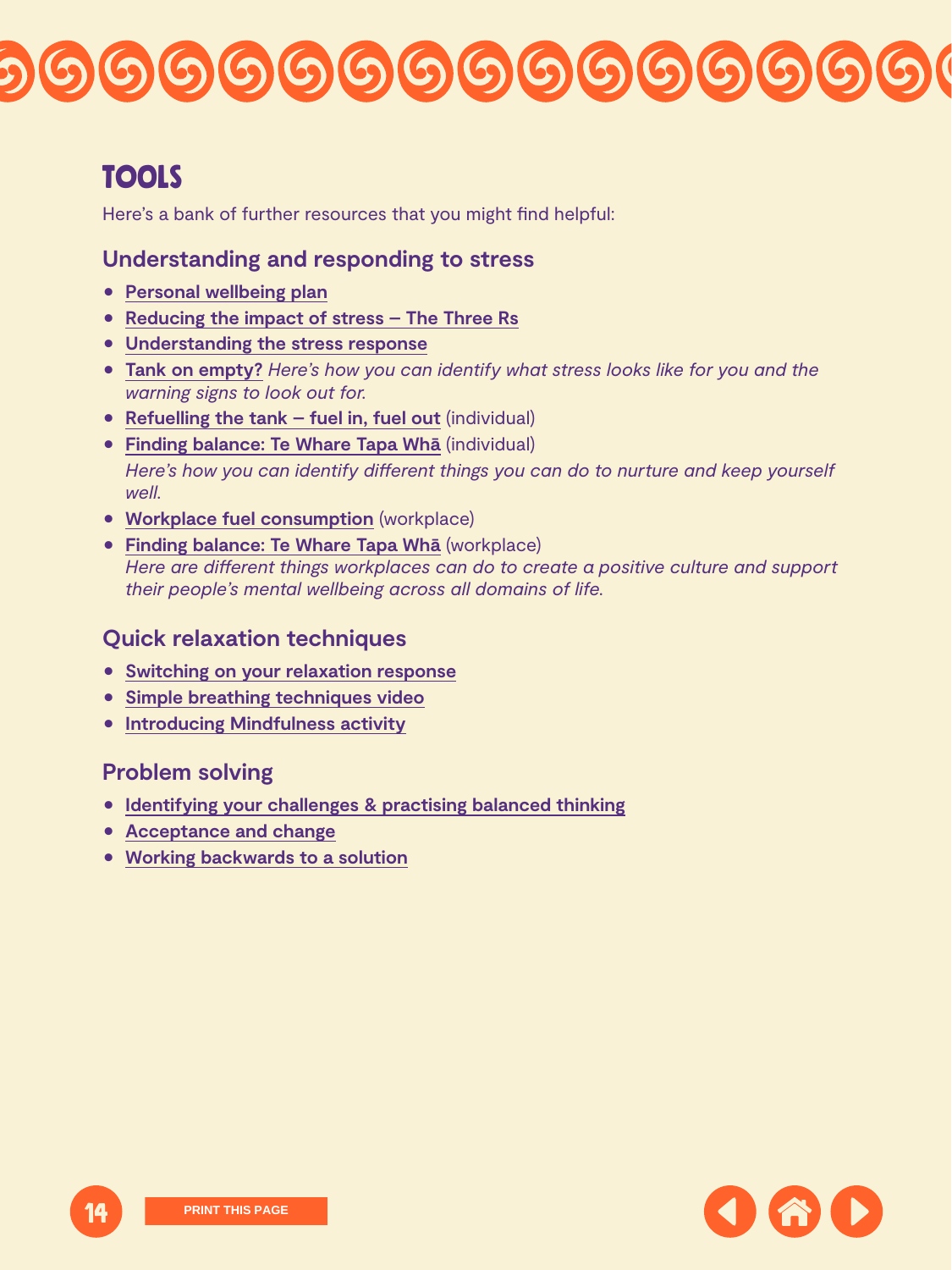## <span id="page-14-0"></span>Further resources

## **Government information**

1 **COVID-19 government [website](https://covid19.govt.nz/)**

This is the main government website for all things COVID-19 related.

**• [Information for businesses](https://www.business.govt.nz/covid-19)** 

This page brings together government information relating to COVID-19, how it may affect your business and how you can stay up-to-date as new information becomes available.

- **[Getting Through Together](https://www.mentalhealth.org.nz/get-help/covid-19/getting-through-together/)**
- 1 **[Looking after your mental health and wellbeing during COVID-19](https://www.mentalhealth.org.nz/get-help/covid-19/)**
- 1 **[Working Well Guide & resources](https://www.mentalhealth.org.nz/home/our-work/category/44/working-well-guide-and-resources)**
- 1 **[Open Minds: For Employers](https://www.mentalhealth.org.nz/home/our-work/category/40/open-minds-for-employers)**
- 1 **[5 Ways to Wellbeing at Work Toolkit](https://www.mentalhealth.org.nz/home/our-work/category/42/five-ways-to-wellbeing-at-work-toolkit)**

### **Other MHF resources**

## **Business information**

1 **[Employment New Zealand, Coronavirus and the workplace](https://www.employment.govt.nz/leave-and-holidays/other-types-of-leave/coronavirus-workplace/)**

- 1 **[Safety & Health Practitioner Online](https://www.shponline.co.uk/lone-working/home-working/)** *[home working advice and wellbeing](https://www.shponline.co.uk/lone-working/home-working/)  [considerations for self-isolation](https://www.shponline.co.uk/lone-working/home-working/)*
- 1 **[Tips for managers with teams working from home](https://www.linkedin.com/posts/fionamichel_tips-for-managers-with-teams-working-from-ugcPost-6647292448102064128-kKWG)** (LinkedIn)
- **[Umbrella](https://umbrella.org.nz/downloadable-resources/)**

Guidance for employees, employers and businesses, and financial support.

- 1 **[Business Leaders' Health & Safety Forum](https://www.zeroharm.org.nz/news/advice-to-organisations-on-covid-19/)**
- 1 **[EMA Mental Health for Employers](https://covid19.ema.co.nz/webinar/)**

This page provides practical advice for organisations dealing with COVID-19 planning from forum members and international organisations.





- 1 **[Community Law Centre](https://communitylaw.org.nz/wp-content/uploads/2019/07/Employment-flowchart-2-April-2020-v1.pdf?fbclid=IwAR14_b1zM--tSyJ4RjfRuDBUF2xWeLOSb_uhvcZ3tNFBxZCmevZ7c7nqaII)** *[making sense of your employment situation during the](https://communitylaw.org.nz/wp-content/uploads/2019/07/Employment-flowchart-2-April-2020-v1.pdf?fbclid=IwAR14_b1zM--tSyJ4RjfRuDBUF2xWeLOSb_uhvcZ3tNFBxZCmevZ7c7nqaII)  [COVID-19 pandemic](https://communitylaw.org.nz/wp-content/uploads/2019/07/Employment-flowchart-2-April-2020-v1.pdf?fbclid=IwAR14_b1zM--tSyJ4RjfRuDBUF2xWeLOSb_uhvcZ3tNFBxZCmevZ7c7nqaII)*
- 1 **[Pitt & Moore, A Coronavirus Legal Update](https://www.pittandmoore.co.nz/publications/2020/a-coronavirus-covid-19-legal-update)**

Some advice on employment legalities around COVID-19.

1 **[Safety & Health Practitioner Online -](https://www.shponline.co.uk/lone-working/home-working-essentials-for-managers/)** *[home working essentials for managers](https://www.shponline.co.uk/lone-working/home-working-essentials-for-managers/)*

This handy guide details what managers should consider while employees are temporarily working from home.

Downloadable versions of some of their key articles aimed at helping support mental health and wellbeing during the COVID-19 crisis.

For more industry-specific advice, contact your professional associations as many of them have information for getting through COVID-19.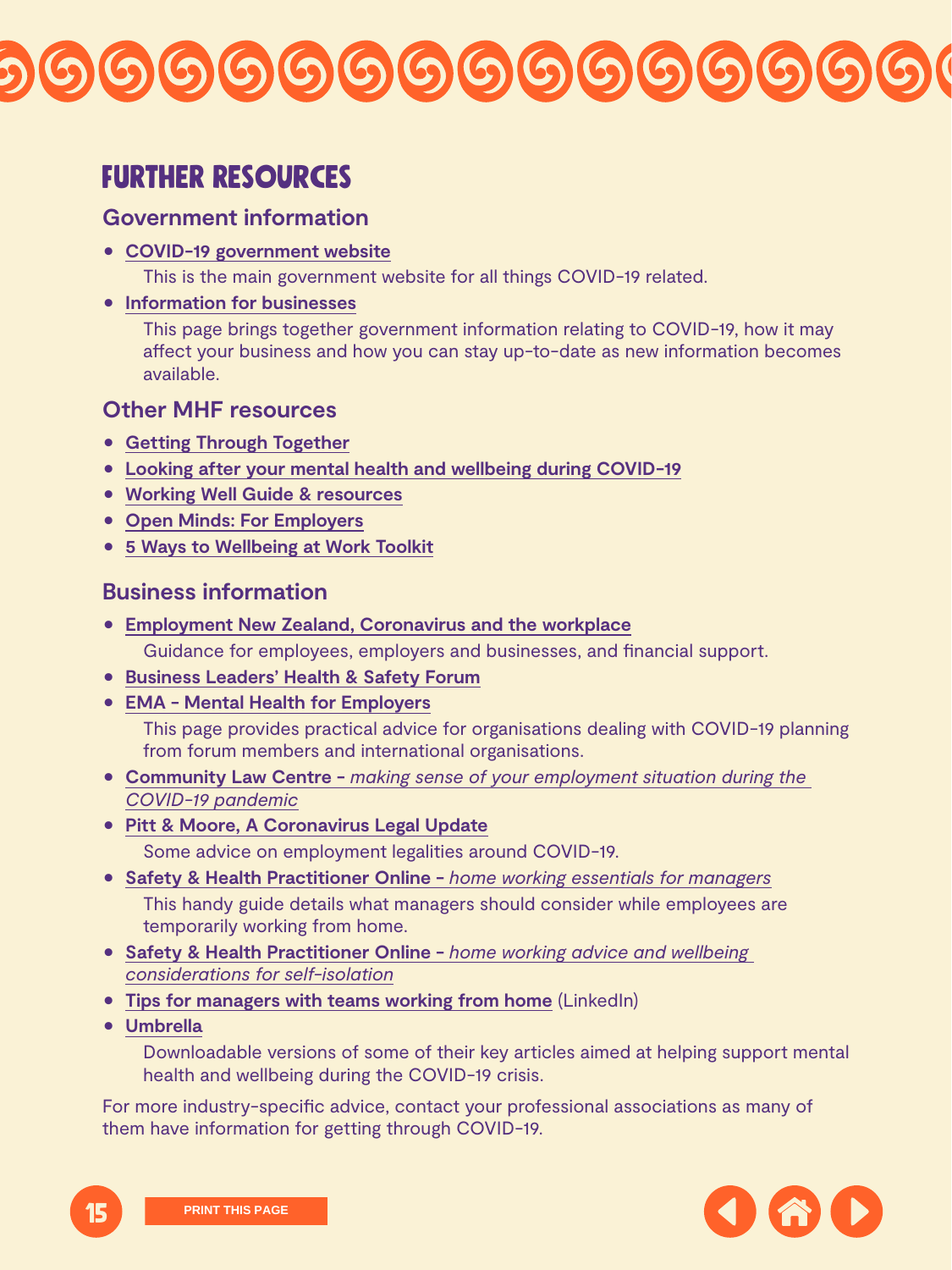## **Health information**

### 1 **[Depression.org.nz](https://www.depression.org.nz/covid-19)**

Tips for managing stress and anxiety over the pandemic

- 1 **[NZ Institute of Resilience and Wellbeing \(2020\).](https://www.mentalhealth.org.nz/assets/COVID-19/Real-time-Resilience-Strategies.pdf)** *[Real-time Resilience Strategies for](https://www.mentalhealth.org.nz/assets/COVID-19/Real-time-Resilience-Strategies.pdf)  [Coping with Coronaviru](https://www.mentalhealth.org.nz/assets/COVID-19/Real-time-Resilience-Strategies.pdf)***s**
- 1 **[MIND UK, Coronavirus and your wellbeing](https://www.mind.org.uk/information-support/coronavirus/coronavirus-and-your-wellbeing/)**

Tips and links to support your mental health from MIND (a UK mental health organisation)

**Looking after your bubble**

### *For Yourself*

1 **[SAMH \(Scotland\) Coronavirus and your mental health](https://www.samh.org.uk/about-mental-health/self-help-and-wellbeing/coronavirus-and-your-mental-wellbeing)**





Information, links and resources that can help keep you informed and protect your mental health.

1 **[Young Minds, Looking after your mental health while self-isolating](https://youngminds.org.uk/blog/looking-after-your-mental-health-while-self-isolating/)**

### *For Parents and Caregivers*

1 **[WHO, Healthy Parenting over COVID-19](https://www.who.int/emergencies/diseases/novel-coronavirus-2019/advice-for-public/healthy-parenting)**

To help parents interact constructively with their children during this time of confinement

1 **[Young Minds, Talking to your child about coronavirus](https://youngminds.org.uk/blog/talking-to-your-child-about-coronavirus/)**

*For Households*

1 **[Te Puni Kōkiri, Protect our whakapapa](https://www.tpk.govt.nz/en/a-matou-mohiotanga/covid-19/protect-our-whakapapa)**

Information sheets to help whānau stay safe during the pandemic